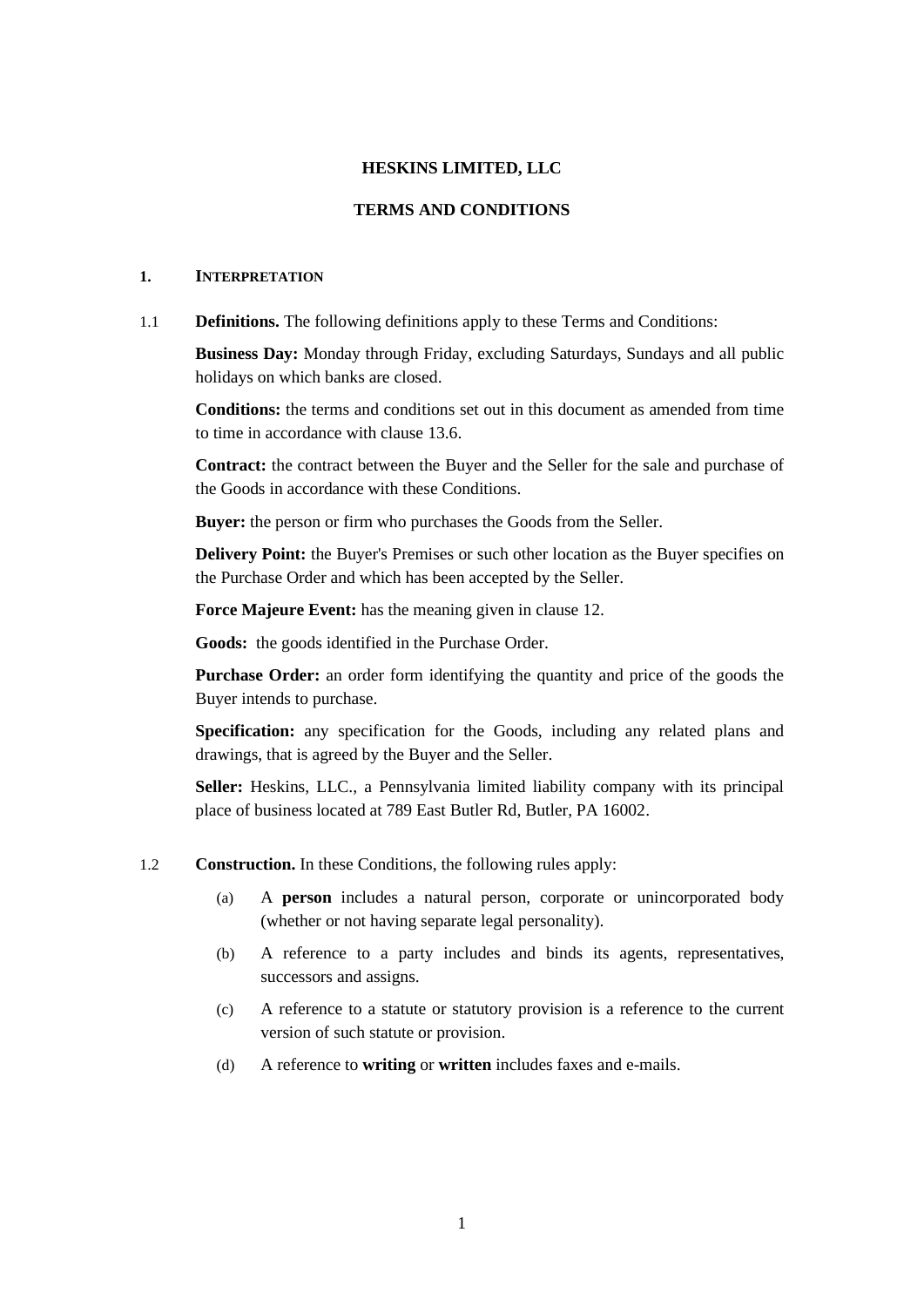# **2. BASIS OF CONTRACT**

- 2.1 Buyer agrees that these Conditions apply to the Contract to the exclusion of any other terms that the Buyer seeks to impose or incorporate, or which are implied by trade, custom, practice or course of dealing.
- 2.2 The Purchase Order constitutes an offer by the Buyer to purchase the Goods in accordance with these Conditions. The Buyer is responsible for ensuring that the terms of the Purchase Order and any applicable Specifications are complete and accurate.
- 2.3 The Purchase Order shall only be deemed to be accepted when the Seller issues a written acceptance of the Purchase Order.
- 2.4 The Contract contains the terms of the Purchase Order, excluding any terms and conditions included by the Buyer on the Purchase Order, and the Conditions herein and constitutes the entire agreement between the parties. The Buyer acknowledges that it has not relied on any statement, promise, representation, assurance or warranty made or given by or on behalf of the Seller which is not set out in the Contract.
- 2.5 Any samples, drawings, descriptive matter, or advertising produced by the Seller and any descriptions or illustrations contained in the Seller's catalogues or brochures are produced for the sole purpose of giving an approximate idea of the Goods described in them. They shall not form part of the Contract or have any contractual force.
- 2.6 A quotation for the Goods given by the Seller shall not constitute an offer. A quotation shall only be valid for a period of 20 days from its date of issue.
- 2.7 All cancellations must be sent in writing. Any Orders where the Buyer has provided the Specification cannot be cancelled once manufacturing of the Goods has begun.

# **3. GOODS**

- 3.1 The Goods are described in the Seller's catalogue and/or accompanying email(s).
- <span id="page-1-0"></span>3.2 To the extent that the Goods are to be manufactured in accordance with a Specification supplied by the Buyer, the Buyer shall indemnify the Seller against all liabilities, costs, expenses, damages and losses (including any direct, indirect or consequential losses, loss of profit, loss of reputation and all interest, penalties, Attorney's Fees and other professional costs and expenses) suffered or incurred by the Seller in connection with any claim made against the Seller for actual or alleged infringement of a third party's intellectual property rights arising out of or in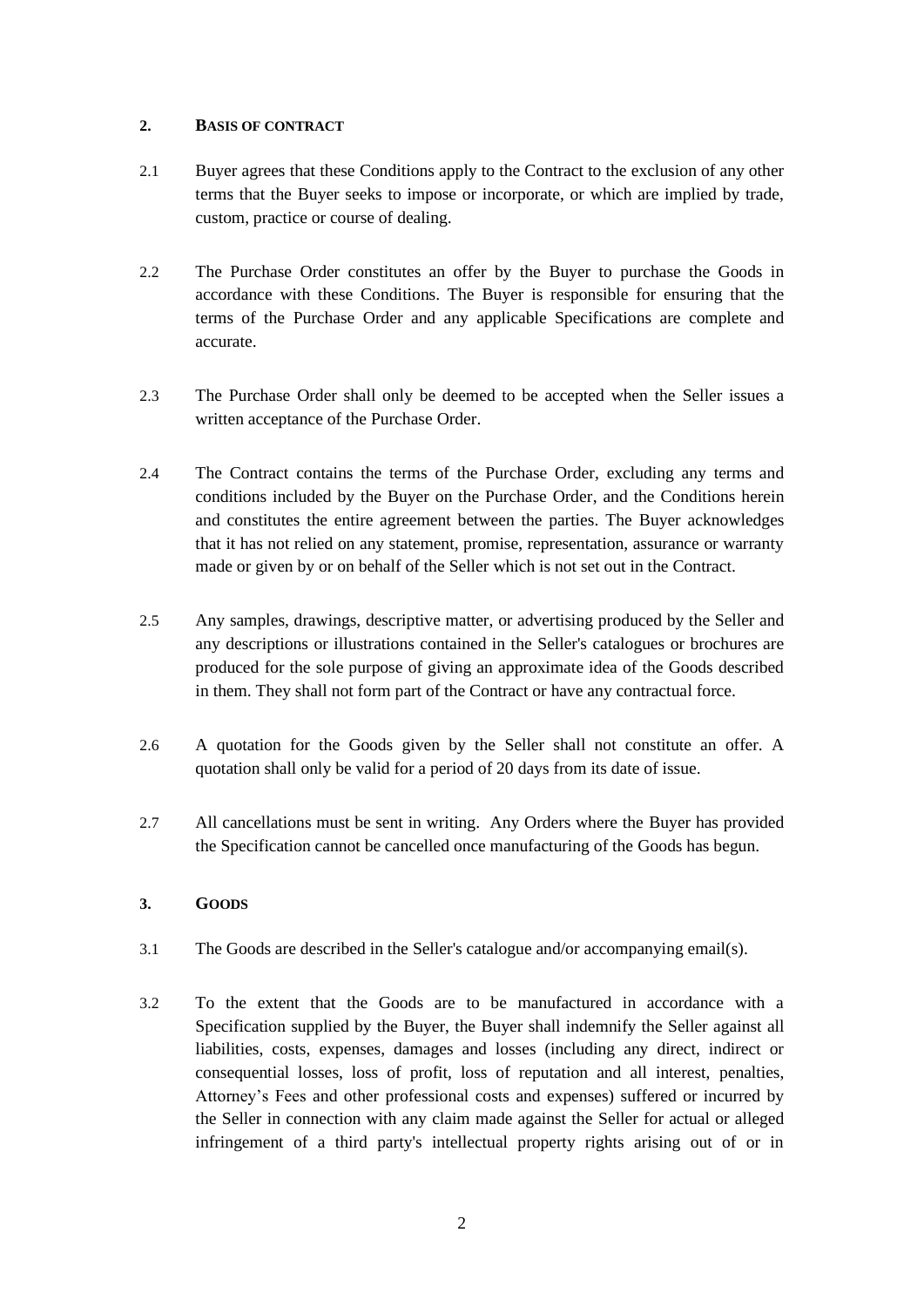connection with the Seller's use of the Specification. This clause [3.2](#page-1-0) shall survive termination of the Contract.

- 3.3 The Seller reserves the right to amend the Specifications if required by any applicable statute or regulation.
- 3.4 In the case of Purchase Orders where the Buyer has provided the Specification, the Purchase Order cannot be altered or cancelled once the manufacturing process has started.

# **4. TOOLING**

4.1 The Seller reserves the right to treat as its own property any tooling which has not been utilized for any of the Buyer's business for a period of at least two years and the Seller shall be at liberty to dispose of same thereafter. All tooling charged on the basis of a part-tool cost remains the property of the Seller to be used at the Buyer's request. Any modification or refurbishment shall be the Buyer's responsibility, as invoiced by the Seller.

# **5. DELIVERY**

- 5.1 Delivery of the Products shall take place at the Delivery Point. Acceptance of any change to the Delivery Point requested by the Buyer shall be at the Seller's sole discretion and the Buyer shall be liable for any additional Expenses incurred by the Seller as a result of such change. The Seller shall arrange for suitable transport to the Delivery Point. On delivery, the Seller (or its appointed carrier) shall provide the Buyer with such documents as are necessary and which the Buyer is unable to prepare together with:
	- (a) a delivery note which shows the date of the Purchase Order, all relevant Buyer and Seller reference numbers, the type and quantity of the Goods (including the code number of the Goods, where applicable), special storage instructions (if any) and, if the Order is being delivered by installments, the outstanding balance of Goods remaining to be delivered; and
	- (b) if the Seller requires the Buyer to return any packaging materials to the Seller, that fact is clearly stated on the delivery note. The Buyer shall make any such packaging materials available for collection at such times as the Seller shall reasonably request. Returns of packaging materials shall be at the Seller's expense.
- 5.2 Delivery of the Goods shall be completed on the Goods' arrival at the Delivery Point.
- 5.3 Any dates quoted for delivery are approximate only, and the time of delivery is not of the essence. The Seller shall not be liable for any delay in delivery of the Goods that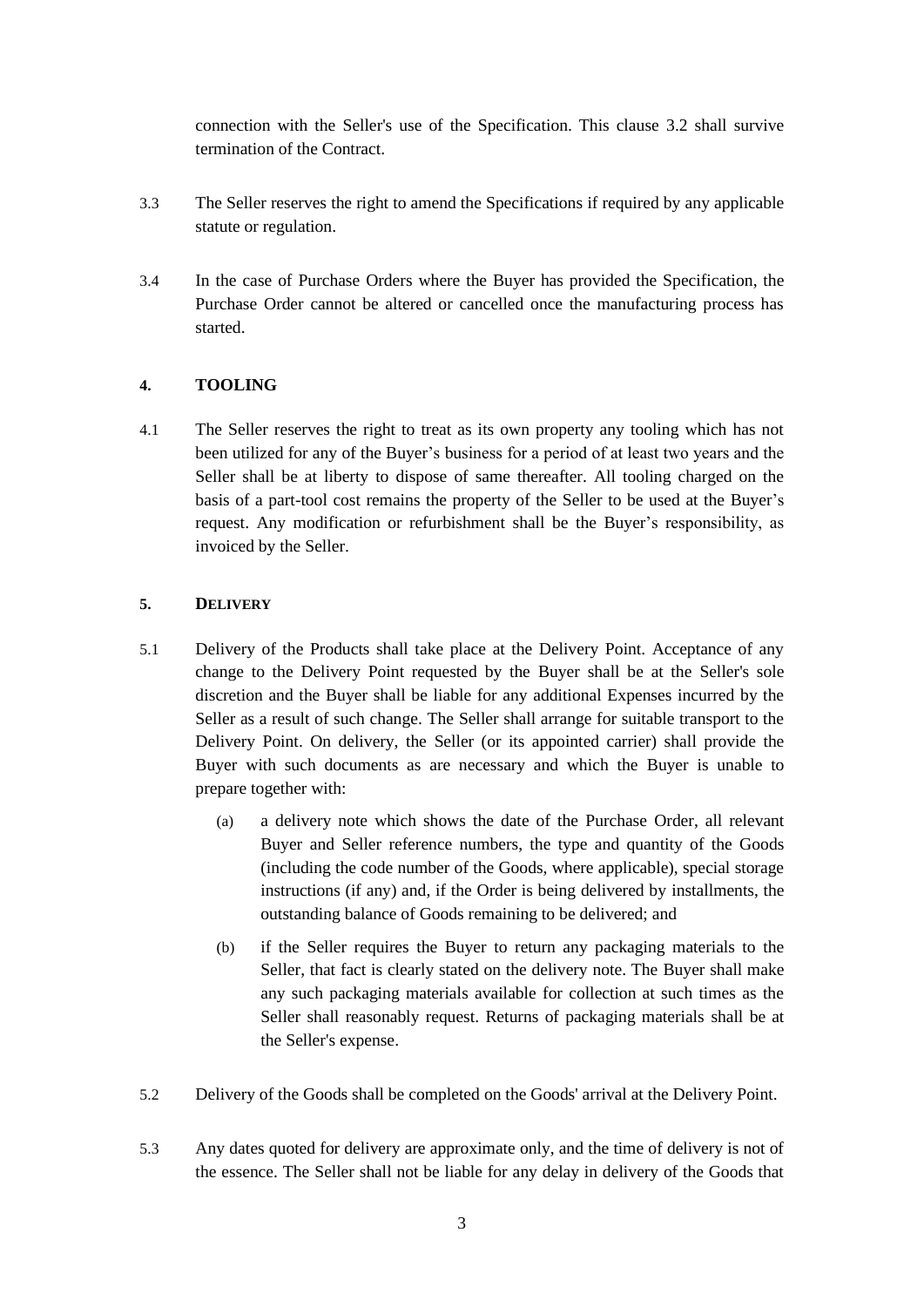is caused by a Force Majeure Event or the Buyer's failure to provide the Seller with adequate delivery instructions or any other instructions that are relevant to the supply of the Goods.

- 5.4 The Buyer shall not be entitled to reject the Goods if the Seller delivers up to and including 5% more or less than the quantity of Goods ordered, but a pro rata adjustment shall be made to the Purchase Order invoice on receipt of notice from the Buyer that the wrong quantity of Goods was delivered.
- 5.5 The Seller may deliver the Goods by installments, which shall be invoiced and paid for separately. Each instalment shall constitute a separate Contract. Any delay in delivery or defect in an installment shall not entitle the Buyer to cancel any other installment.
- 5.6 The Buyer shall, within seven days of the arrival of each delivery of the Goods at the Delivery Point, give written notice of rejection to the Seller on account of any defect by reason of which the Buyer alleges that the Goods delivered do not comply with the Specification and which was apparent on reasonable inspection.
- 5.7 If the Buyer fails to give notice as specified in clause 5.6 then, except in respect of any defect which is not one which would be apparent on reasonable inspection, the Goods shall conclusively be presumed to comply with the Purchase Order and Specification and, accordingly, the Buyer shall be deemed to have accepted the delivery of the Goods in question and the Seller shall have no liability to the Buyer with respect to that delivery.
- 5.8 If the Buyer alleges that any Goods are defective, it shall, if so requested by the Seller, return the relevant Goods (unaltered and unrepaired) to the Seller for inspection as soon as possible and at the Buyer's own risk and expense.
- 5.9 It is strongly suggested that all Goods be counted and inspected before they are accepted. Any damages or shortages should be documented on the delivery note. In accordance with ICC and/or UCC regulations, the Buyer is responsible for filing claims with the freight carrier and shall contact the freight carrier immediately to file a claim and schedule an inspection. The Buyer shall keep all original packaging and take pictures of the damaged Goods whenever possible.
- 5.10 Requests to return any Goods must be made to our Buyer Service Department at 877.900.8359. Unauthorized return of Goods will be refused. All returned Goods will be assessed and a 30% restocking charge and freight must be pre-paid by the Buyer. Returns can be made up to 30 days after the original ship date.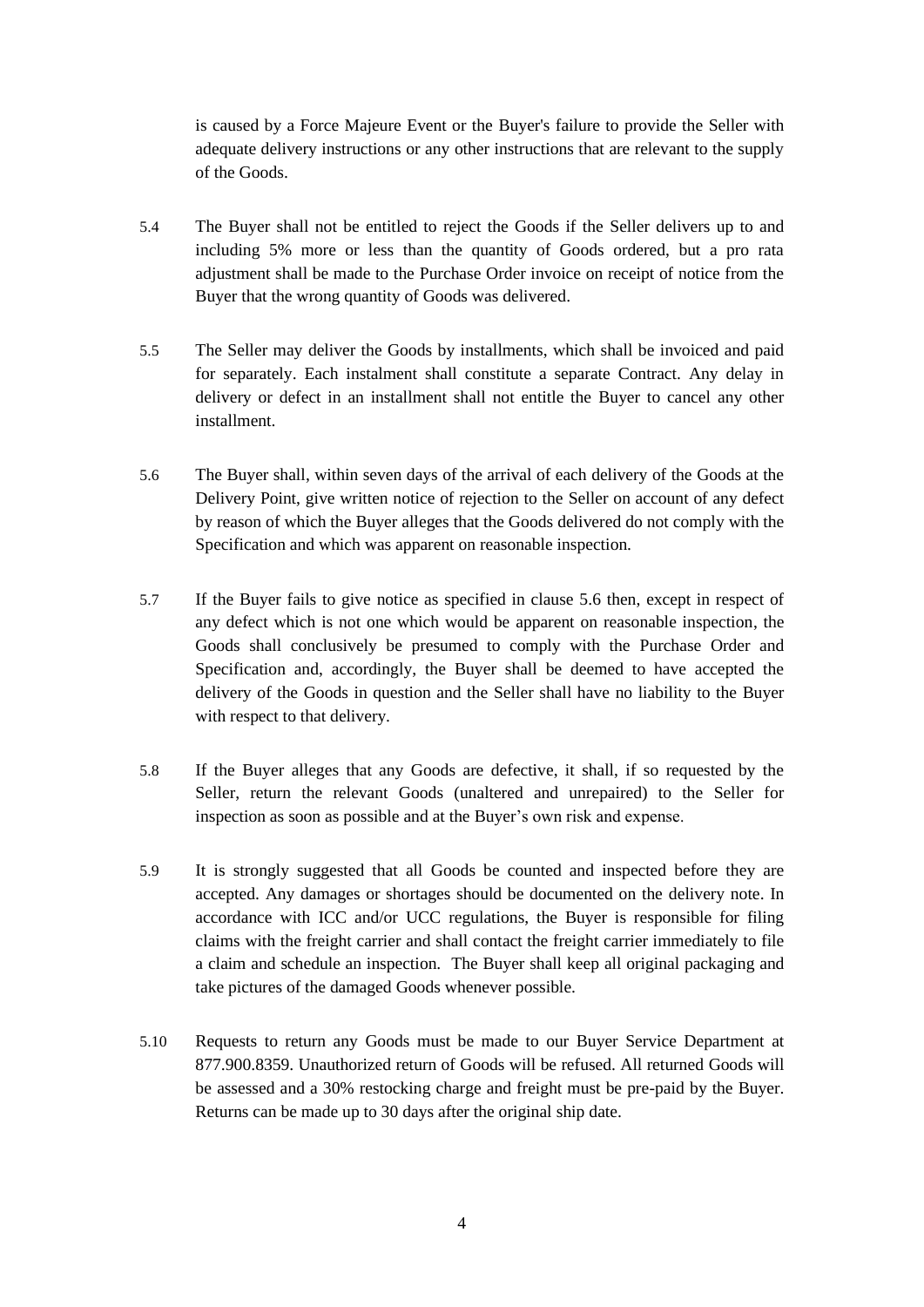5.11 Authorized returns must be received in our warehouse within thirty (30) days of the original ship date or they will not be accepted. Items returned without authorization or by collect freight will be refused.

# **6. IMPORT AND EXPORT LICENCES**

6.1 The Buyer is responsible for obtaining, at its own cost, such import licences and other consents in relation to the Products as are required from time to time and, if required by the Seller, the Buyer shall make those licences and consents available to the Seller prior to the relevant shipment.

# <span id="page-4-1"></span>**7. QUALITY**

- 7.1 The Seller warrants that on delivery, and for a period of 12 months from the date of delivery ("Warranty Period**"**), the Goods shall conform in all material respects with the Specification. This is the sole and exclusive warranty provided by Seller. All other warranties or conditions (whether express or implied) as to quality, condition, description, compliance with sample or fitness for a particular purpose (whether statutory or otherwise) other than those expressly set out in this agreement are excluded from this agreement to the fullest extent permitted by law.
- <span id="page-4-2"></span>7.2 Subject to clause [7.3,](#page-4-0) if:
	- (a) the Buyer gives notice in writing to the Seller during the Warranty Period within a reasonable time of discovery that some or all of the Goods do not comply with the warranty set out in clause [7.1;](#page-4-1)
	- (b) the Seller is given a reasonable opportunity of examining such Goods; and
	- (c) the Buyer (if asked to do so by the Seller) returns such Goods to the Seller's place of business at the Buyer's cost,

the Seller shall, at its option, repair or replace the defective Goods, or refund the price of the defective Goods in full.

- <span id="page-4-0"></span>7.3 The Seller shall not be liable for Goods' failure to comply with the warranty set out in clause [7.1](#page-4-1) in any of the following events:
	- (a) the Buyer makes any further use of such Goods after giving notice in accordance with claus[e 7.2;](#page-4-2)
	- (b) the defect arises because the Buyer failed to follow the Seller's oral or written instructions as to the storage, commissioning, installation, use and maintenance of the Goods or (if there are none) good trade practice regarding the same;
	- (c) the defect arises as a result of the Seller following any drawing, design or Specification supplied by the Buyer;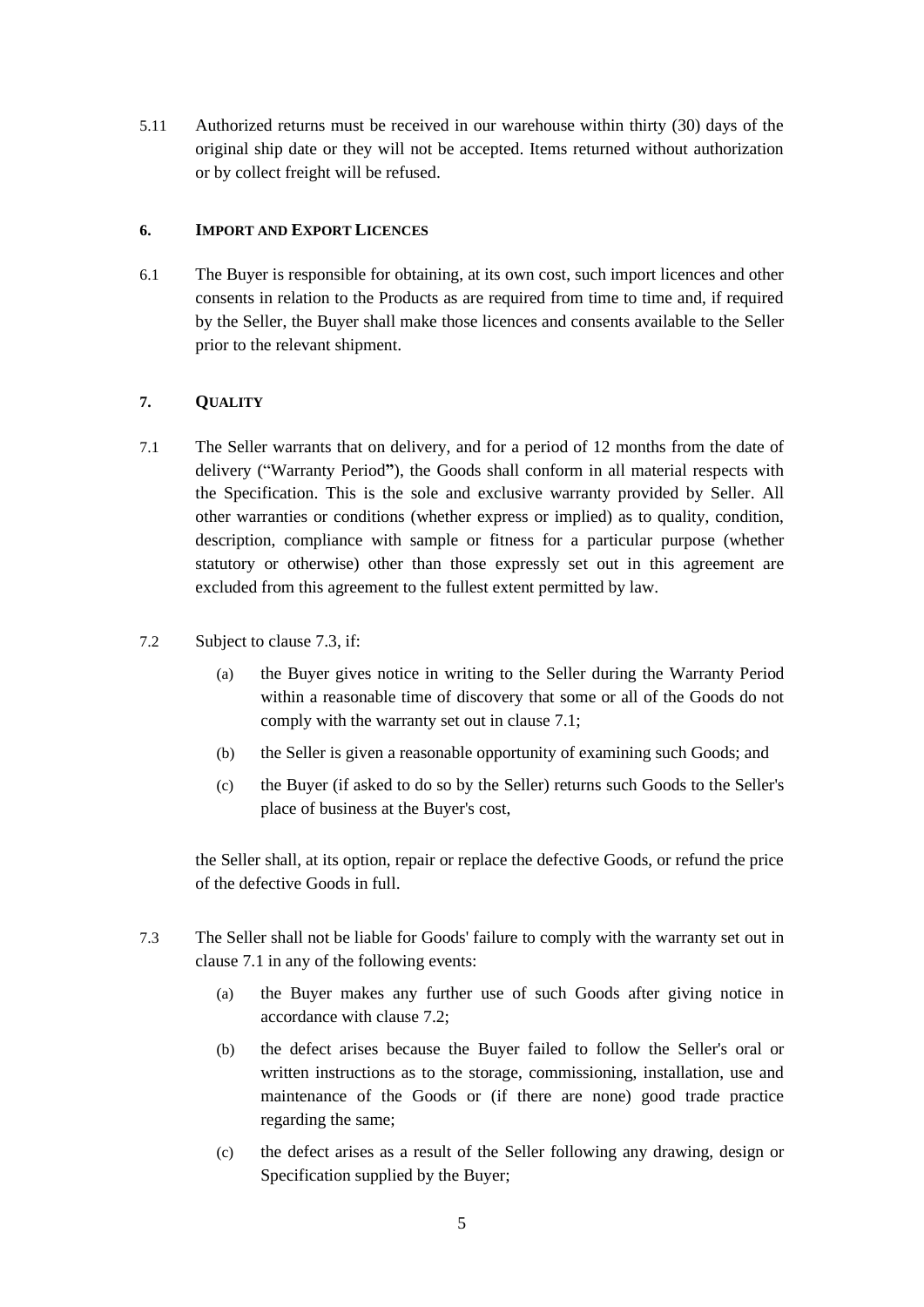- (d) the Buyer alters or repairs such Goods without the written consent of the Seller;
- (e) the defect arises as a result of fair wear and tear, willful damage, negligence, or abnormal storage or working conditions; or
- (f) the Goods differ from the Specification as a result of changes made to ensure they comply with applicable statutory or regulatory requirements.
- 7.4 The Buyer must make a specific request in writing to the Seller if it requires Goods to be produced to a particular tolerance. Otherwise information regarding weights, measurements, powers, capacities, performance or other data must be regarded as approximate only and the Seller shall not be liable in any event of any inability to attain specifications stated.
- 7.5 Except as provided in this clause 7.6, the Seller shall have no liability to the Buyer in respect of the Goods' failure to comply with the warranty set out in clause [7.1.](#page-4-1)
- 7.6 The implied warranties set forth in the UCC are excluded from the Contract to the extent permitted by law.
- 7.7 These Conditions shall apply to any repaired or replacement Goods supplied by the Seller.

### **8. TITLE AND RISK**

- 8.1 Risk in and responsibility for the Goods shall pass to the Buyer once they have been delivered to the carrier appointed to deliver the Goods to the Delivery Point.
- 8.2 Title to the Goods shall not pass to the Buyer until the earlier of:
	- (a) the Seller receives payment in full (in cash or cleared funds) for the Goods and any other Goods that the Seller has supplied to the Buyer, in which case title to the Goods shall pass at the time of payment of all such sums; and
	- (b) the Buyer resells the Goods, in which case title to the Goods shall pass to the Buyer at the time specified in clause [8.4.](#page-6-0)
- 8.3 Until title to the Goods has passed to the Buyer, the Buyer shall:
	- (a) store the Goods separately from all other goods held by the Buyer so that they remain readily identifiable as the Seller's property;
	- (b) not remove, deface or obscure any identifying mark or packaging on or relating to the Goods;
	- (c) maintain the Goods in satisfactory condition and keep them insured against all risks for their full price from the date of delivery;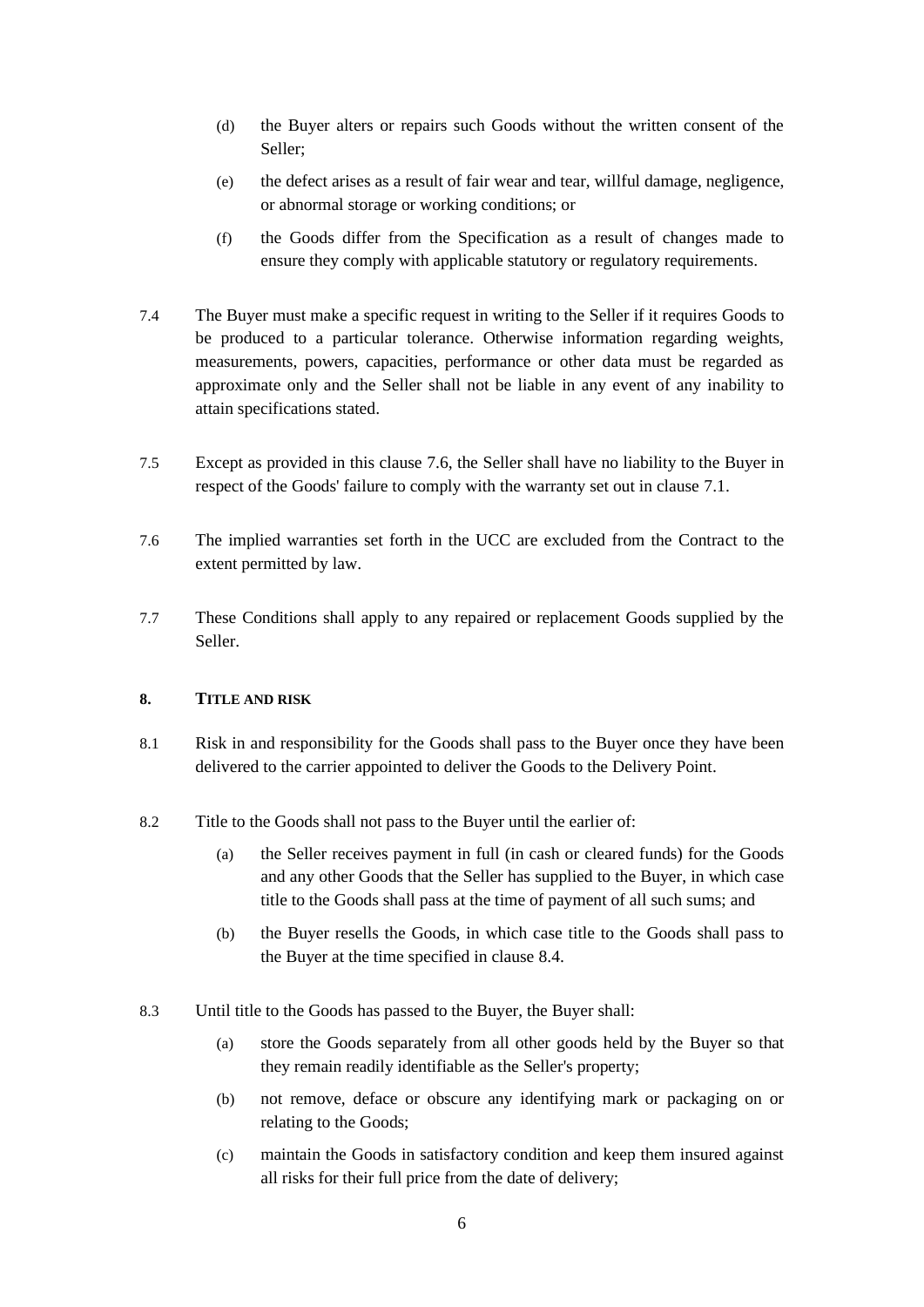- (d) notify the Seller immediately if it becomes subject to any of the events listed in clause [10.2;](#page-8-0) and
- (e) give the Seller such information relating to the Goods as the Seller may require from time to time.
- <span id="page-6-0"></span>8.4 Subject to clause [8.5,](#page-6-1) the Buyer may resell or use the Goods in the ordinary course of its business (but not otherwise) before the Seller receives payment for the Goods. However, if the Buyer resells the Goods before that time:
	- (a) it does so as principal and not as the Seller's agent; and
	- (b) title to the Goods shall pass from the Seller to the Buyer immediately before the time at which resale by the Buyer occurs.
- <span id="page-6-1"></span>8.5 If before title to the Goods passes to the Buyer the Buyer becomes subject to any of the events listed in clause [10.2,](#page-8-0) then, without limiting any other right or remedy the Seller may have:
	- (a) the Buyer's right to resell the Goods or use them in the ordinary course of its business ceases immediately; and
	- (b) the Seller may at any time:
		- (i) require the Buyer to deliver to Seller all Goods in its possession which have not been resold, or irrevocably incorporated into another product; and
		- (ii) if the Buyer fails to do so promptly, enter any premises of the Buyer or of any third party where the Goods are stored in order to recover them.
- 8.6 The Buyer grants to the Seller an irrevocable licence for the Seller, its agents and employees to enter any premises where the goods of the Buyer are stored to ascertain whether any Goods are stored there and to inspect, count and recover them.
- 8.7 The Buyer shall register any necessary charge over money or goods and take such other steps as are necessary to give effect to this clause 8.7 at the request of the Seller.

# **9. PRICE AND PAYMENT**

- 9.1 The price of the Goods shall be the price set out in the Purchase Order, or, if no price is quoted, the price set out in the Seller's published price list in force as at the date of delivery.
- 9.2 The Seller may, by giving notice to the Buyer at any time before delivery, increase the price of the Goods to reflect any increase in the cost of the Goods that is due to: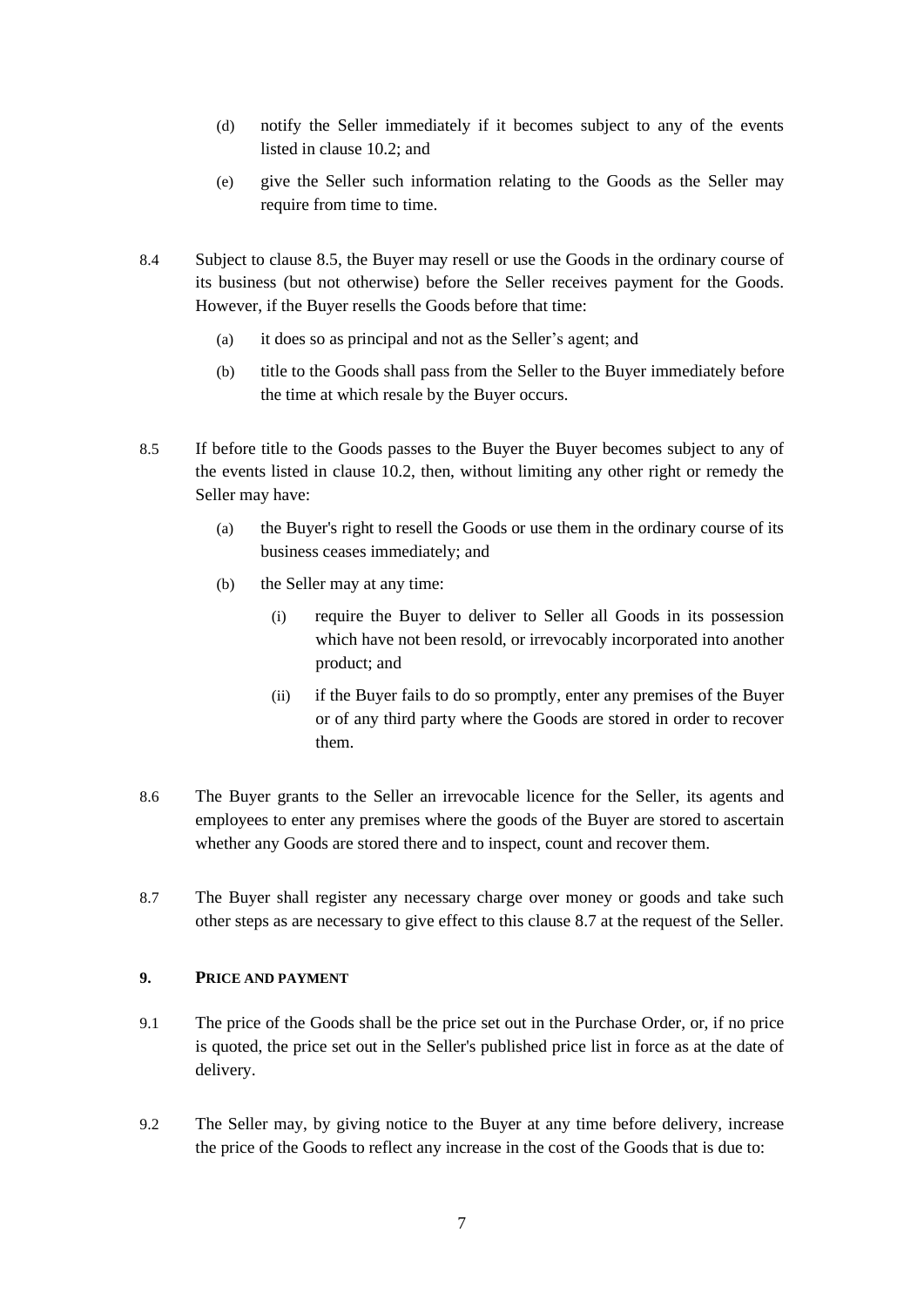- (a) any factor beyond the Seller's control (including foreign exchange fluctuations, increases in taxes and duties, and increases in labour, materials and other manufacturing costs);
- (b) any request by the Buyer to change the delivery date(s), quantities or types of Goods ordered, or the Specification; or
- (c) any delay caused by any instructions of the Buyer or failure of the Buyer to give the Seller adequate or accurate information or instructions.
- 9.3 The price of the Goods is exclusive of the costs and charges of packaging, insurance and transportation of the Goods, which shall be invoiced to the Buyer.
- 9.4 The Seller may invoice the Buyer for the Goods on or at any time after the risk in the Goods have been passed to the Buyer. In the case of Purchase Orders where the Buyer has provided the Specification the Seller may invoice the Buyer for the Goods at the time of acknowledging the Order.
- 9.5 The Buyer shall pay the invoice in full, in United States Dollars and in cleared funds within 30 days of the date of the invoice. Payment shall be made to the bank account identified by the Seller. Time of payment is of the essence, notwithstanding that delivery may not have taken place and that property in the Products has not passed to the Buyer. In the case of Orders where the Buyer has provided the Specification the Buyer shall pay 50% of the invoice as a non-refundable deposit before production of the Goods can begin.
- 9.6 If the Buyer fails to make any payment due to the Seller under the Contract by the due date for payment, then the Buyer shall pay interest on the overdue amount at the rate of 4% per annum above the Prime Rate of PNC Bank. Such interest shall accrue on a daily basis from the due date until actual payment of the overdue amount, whether before or after judgment. The Buyer shall pay the interest together with the overdue amount.
- 9.7 The Buyer shall pay all amounts due under the Contract in full without any set-off, counterclaim, deduction or withholding (except for any deduction or withholding required by law). The Seller may at any time, without limiting any other rights or remedies it may have, set off any amount owing to it by the Buyer against any amount payable by the Seller to the Buyer.
- 9.8 Where the Seller has manufactured material to the Buyer's specifications, designs or measurements, the Buyer shall be liable for the full price of such materials notwithstanding that they are no longer required following any alteration in such designs and/or specifications and for the full cost of any alterations rendered necessary and/or materials wasted through the inaccuracy or variation of such designs, specifications or measurements.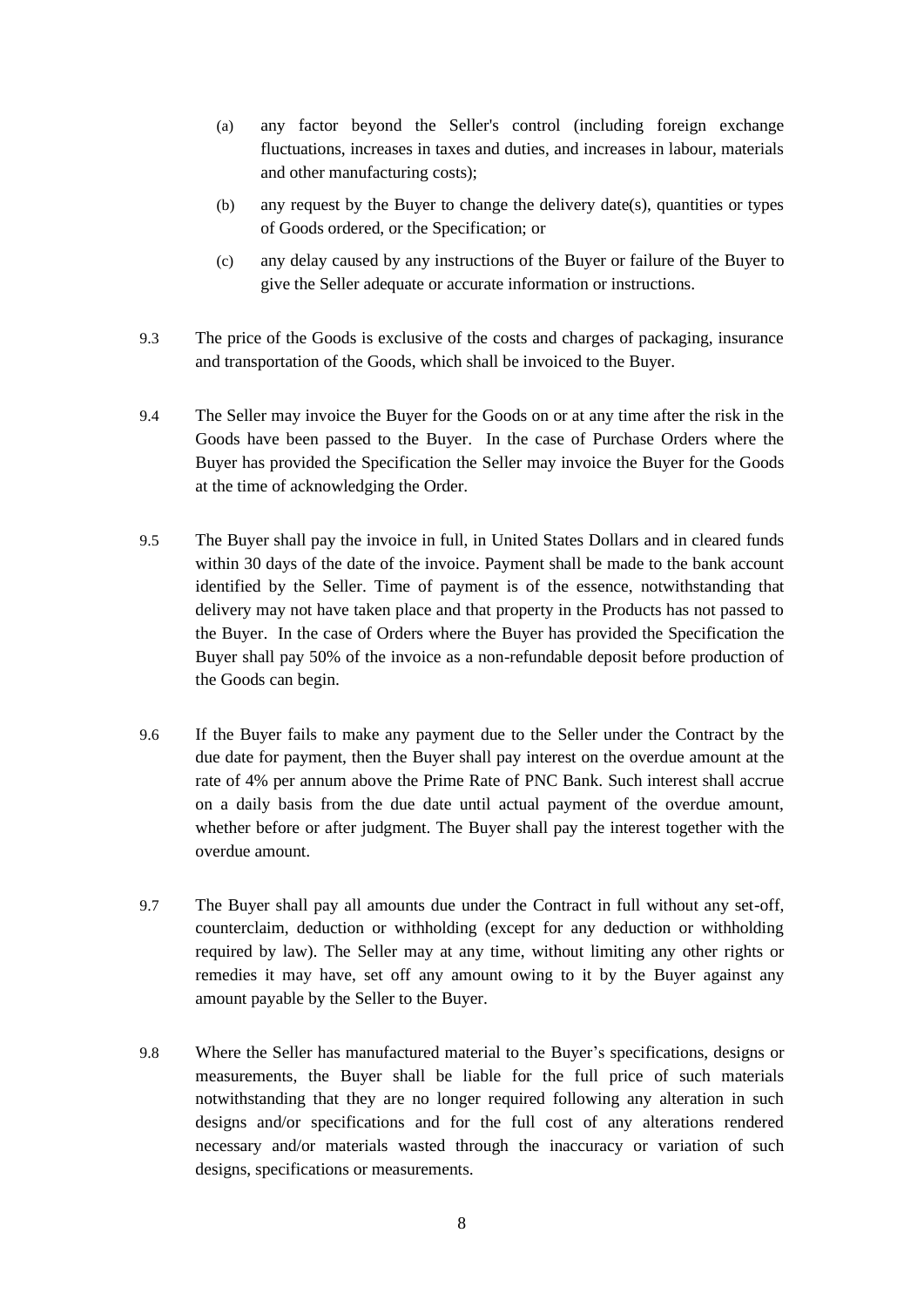#### <span id="page-8-1"></span>**10. TERMINATION AND SUSPENSION**

- 10.1 If the Buyer becomes subject to any of the events listed in clause [10.2,](#page-8-0) the Seller may terminate the Contract immediately by giving written notice to the Buyer.
- <span id="page-8-3"></span><span id="page-8-2"></span><span id="page-8-0"></span>10.2 For the purposes of clause [10.1,](#page-8-1) the relevant events are:
	- (a) the Buyer commences bankruptcy proceedings;
	- (b) the Buyer commences negotiations with all or any class of its creditors with a view to rescheduling any of its debts, or makes a proposal for or enters into any compromise or arrangement with its creditors [other than (where the Buyer is a company) where these events take place for the sole purpose of a scheme for a solvent amalgamation of the Buyer with one or more other companies or the solvent reconstruction of the Buyer];
	- (c) (being a company) a petition is filed, a notice is given, a resolution is passed, or an order is made, for or in connection with the winding up of the Buyer, other than for the sole purpose of a scheme for a solvent amalgamation of the Buyer with one or more other companies or the solvent reconstruction of the Buyer;
	- (d) (being a company) an application is made to court, or an order is made, for the appointment of an administrator, trustee or receiver or if a notice of intention to appoint the same is given or if an administrator, trustee or receiver is appointed over the Buyer;
	- (e) (being a company) the holder of a lien over the Buyer's assets has become entitled to appoint or has appointed an administrative receiver;
	- (f) a person becomes entitled to appoint a receiver over the Buyer's assets or a receiver is appointed over the Buyer's assets;
	- (g) (being an individual) the Buyer is the subject of a bankruptcy petition or order;
	- (h) a creditor or encumbrancer of the Buyer attaches or takes possession of, or a distress, execution, sequestration or other such process is levied or enforced on or sued against, the whole or any part of its assets and such attachment or process is not discharged within 14 days;
	- (i) any event occurs, or proceeding is taken, with respect to the Buyer in any jurisdiction to which it is subject that has an effect equivalent or similar to any of the events mentioned in clause  $10.2(a)$  to clause  $10.2(f)$  (inclusive);
	- (j) the Buyer suspends, threatens to suspend, ceases or threatens to cease to carry on all or a substantial part of its business;
	- (k) the Buyer's financial position deteriorates to such an extent that in the Seller's opinion the Buyer's capability to adequately fulfil its obligations under the Contract has been placed in jeopardy; and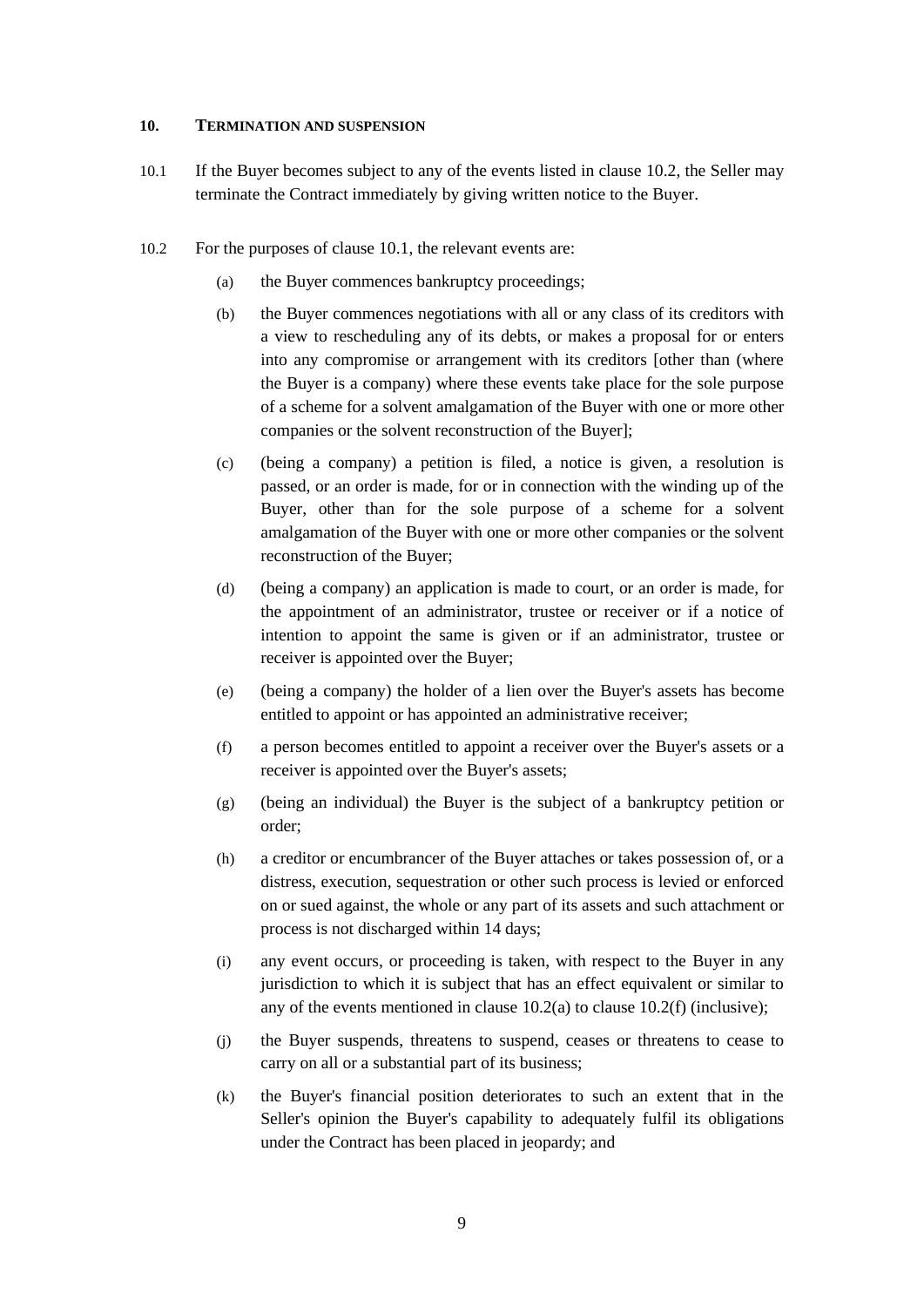- <span id="page-9-0"></span>(l) (being an individual) the Buyer dies or, by reason of illness or incapacity (whether mental or physical), is incapable of managing his or her own affairs or becomes a patient under any mental health legislation.
- 10.3 Without limiting its other rights or remedies, the Seller may suspend provision of the Goods under the Contract or any other contract between the Buyer and the Seller if the Buyer becomes subject to any of the events listed in clause  $10.2(a)$  to clause [10.2\(l\),](#page-9-0) or the Seller reasonably believes that the Buyer is about to become subject to any of them, or if the Buyer fails to pay any amount due under this Contract on the due date for payment.
- 10.4 On termination of the Contract for any reason the Buyer shall immediately pay to the Seller all of the Seller's outstanding unpaid invoices and interest.
- 10.5 Termination of the Contract, however arising, shall not affect any of the parties' rights, remedies, obligations and liabilities that have accrued as of the date of termination.
- 10.6 Clauses which expressly or by implication survive termination of the Contract shall continue in full force and effect.

### <span id="page-9-1"></span>**11. LIMITATION OF LIABILITY**

- 11.1 Nothing in these Conditions shall limit or exclude the Seller's liability for:
	- (a) death or personal injury caused by its negligence, or the negligence of its employees, agents or subcontractors (as applicable);
	- (b) fraud or fraudulent misrepresentation;
	- (c) breach of the covenants of good faith and fair dealing;
	- (d) any matter in respect of which it would be unlawful for the Seller to exclude or restrict liability.
- 11.2 Subject to clause [11.1:](#page-9-1)
	- (a) the Seller shall under no circumstances whatever be liable to the Buyer, whether in contract, tort (including negligence), breach of statutory duty, or otherwise, for any loss of profit, or any indirect or consequential loss arising under or in connection with the Contract; and
	- (b) the Seller's total liability to the Buyer in respect of all other losses arising under or in connection with the Contract, whether in contract, tort (including negligence), breach of statutory duty, or otherwise, shall in no circumstances exceed 100% of the price of the Goods.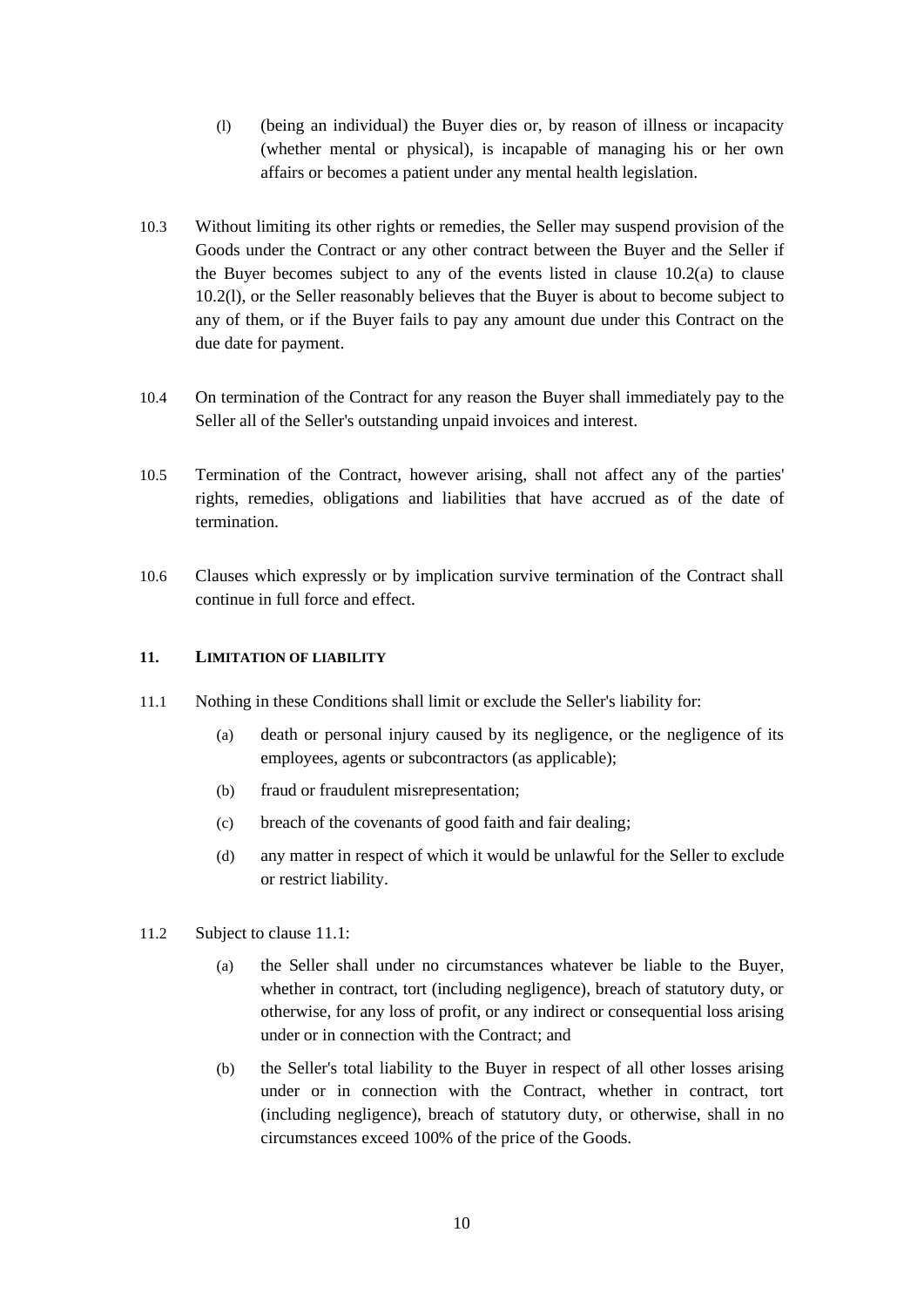- 11.3 The Seller is not liable for a defect in the Goods unless it is notified to the Seller within 7 days of the date of delivery or, if the defect would not be apparent on reasonable inspection, within three months of the date of delivery.
- 11.4 The Seller is not liable for:
	- (a) non-delivery, unless the Buyer notifies the Seller of the claim within 7 working days of the date of the Seller's invoice; or
	- (b) shortages in the quantity of Goods delivered in excess of those permitted by clause 5.4, unless the Buyer notifies the Seller of a claim within 15 working days of receipt of the Goods; or
	- (c) damage to or loss of all or part of the Goods in transit (where the Goods are carried by the Seller's own transport or by a carrier on behalf of the Seller).

# <span id="page-10-0"></span>**12. FORCE MAJEURE**

Neither party shall be liable for any failure or delay in performing its obligations under the Contract to the extent that such failure or delay is caused by a Force Majeure Event. A **Force Majeure Event** means any event beyond a party's reasonable control, which by its nature could not have been foreseen, or, if it could have been foreseen, was unavoidable, including strikes, lock-outs or other industrial disputes (whether involving its own workforce or a third party's), failure of energy sources or transport network, acts of God, war, terrorism, riot, civil commotion, interference by civil or military authorities, national or international calamity, armed conflict, malicious damage, breakdown of plant or machinery, nuclear, chemical or biological contamination, sonic boom, explosions, collapse of building structures, fires, floods, storms, earthquakes, loss at sea, epidemics or similar events, natural disasters or extreme adverse weather conditions, or default of Sellers or subcontractors.

### **13. GENERAL**

### 13.1 **Assignment and other dealings.**

- (a) The Seller may at any time assign, transfer, mortgage, charge, subcontract or deal in any other manner with all or any of its rights or obligations under the Contract.
- (b) The Buyer may not assign, transfer, mortgage, charge, subcontract, declare a trust over or deal in any other manner with any or all of its rights or obligations under the Contract without the prior written consent of the Seller.

### 13.2 **Notices.**

(a) Any notice or other communication given to a party under or in connection with the Contract shall be in writing and in the English language (with the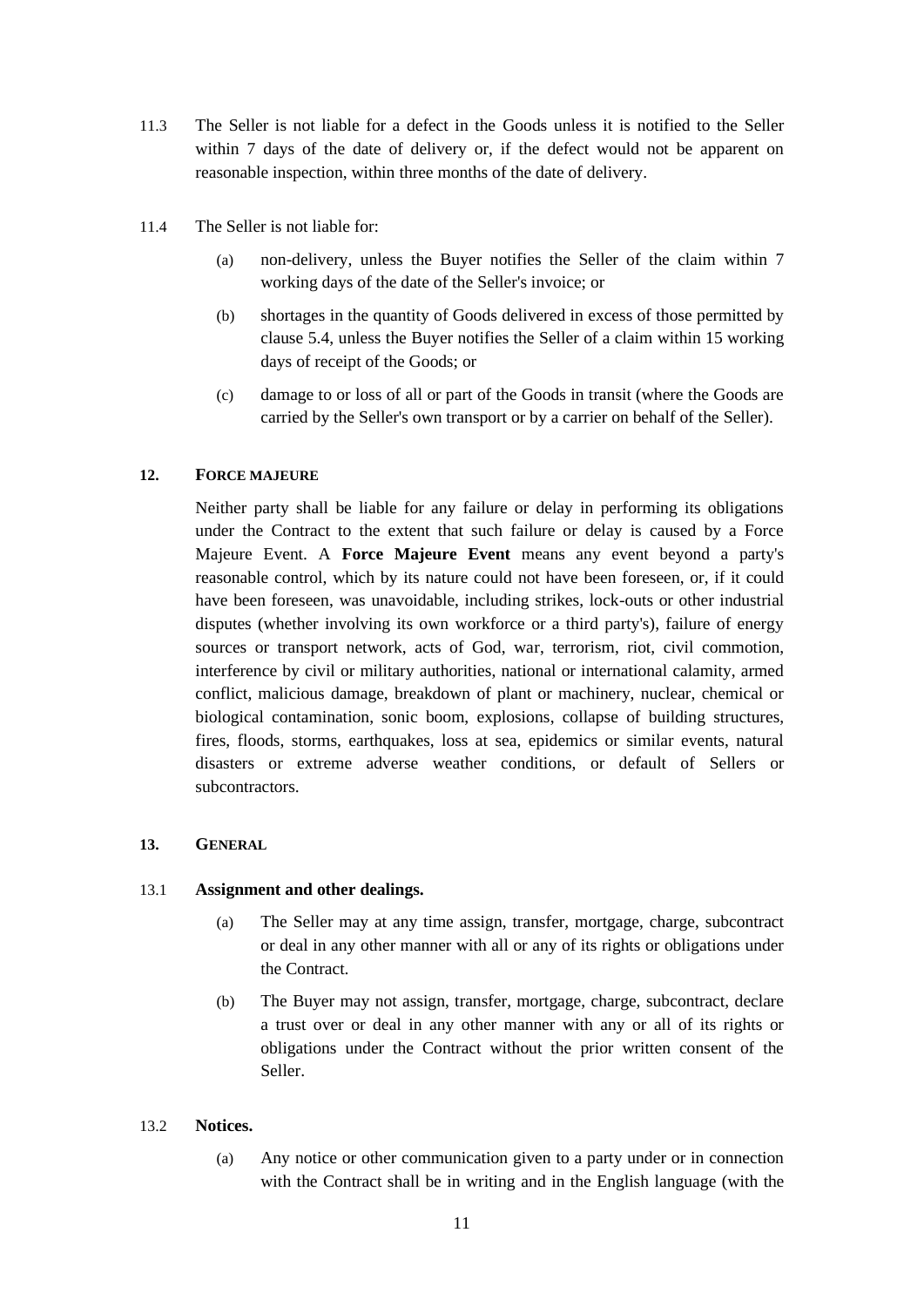exception of standard order acknowledgements, invoices, credit notes etc from the Seller to the Buyer), addressed to that party at its registered office (if it is a company) or its principal place of business (in any other case) or such other address as that party may have specified to the other party in writing in accordance with this clause, and shall be delivered personally, sent by first class mail, postage prepaid, or other next working day delivery service, commercial courier, fax or e-mail.

- (b) A notice or other communication shall be deemed to have been received: if delivered personally, when left at the address referred to in clause 13.2(a); if sent by first class mail, postage prepaid, or other next working day delivery service, at 9.00 am on the second Business Day after posting (five Working Days if sent by USPS mail); if delivered by commercial courier, on the date and at the time that the courier's delivery receipt is signed; or, if sent by fax or e-mail, one Business Day after transmission.
- (c) The provisions of this clause shall not apply to the service of any proceedings or other documents in any legal action.

# 13.3 **Severance.**

- (a) If any provision or part-provision of the Contract is or becomes invalid, illegal or unenforceable, it shall be deemed modified to the minimum extent necessary to make it valid, legal and enforceable. If such modification is not possible, the relevant provision or part-provision shall be deemed deleted. Any modification to or deletion of a provision or part-provision under this clause shall not affect the validity and enforceability of the rest of the Contract.
- (b) If any provision or part-provision of this Contract is invalid, illegal or unenforceable, the parties shall negotiate in good faith to amend such provision so that, as amended, it is legal, valid and enforceable, and, to the greatest extent possible, achieves the intended commercial result of the original provision.
- 13.4 **Waiver.** A waiver of any right or remedy under the Contract or law is only effective if given in writing and shall not be deemed a waiver of any subsequent breach or default. No failure or delay by a party to exercise any right or remedy provided under the Contract or by law shall constitute a waiver of that or any other right or remedy, nor shall it prevent or restrict the further exercise of that or any other right or remedy. No single or partial exercise of such right or remedy shall prevent or restrict the further exercise of that or any other right or remedy.
- 13.5 **Third party rights.** A person who is not a party to the Contract shall not have any rights to enforce its terms.